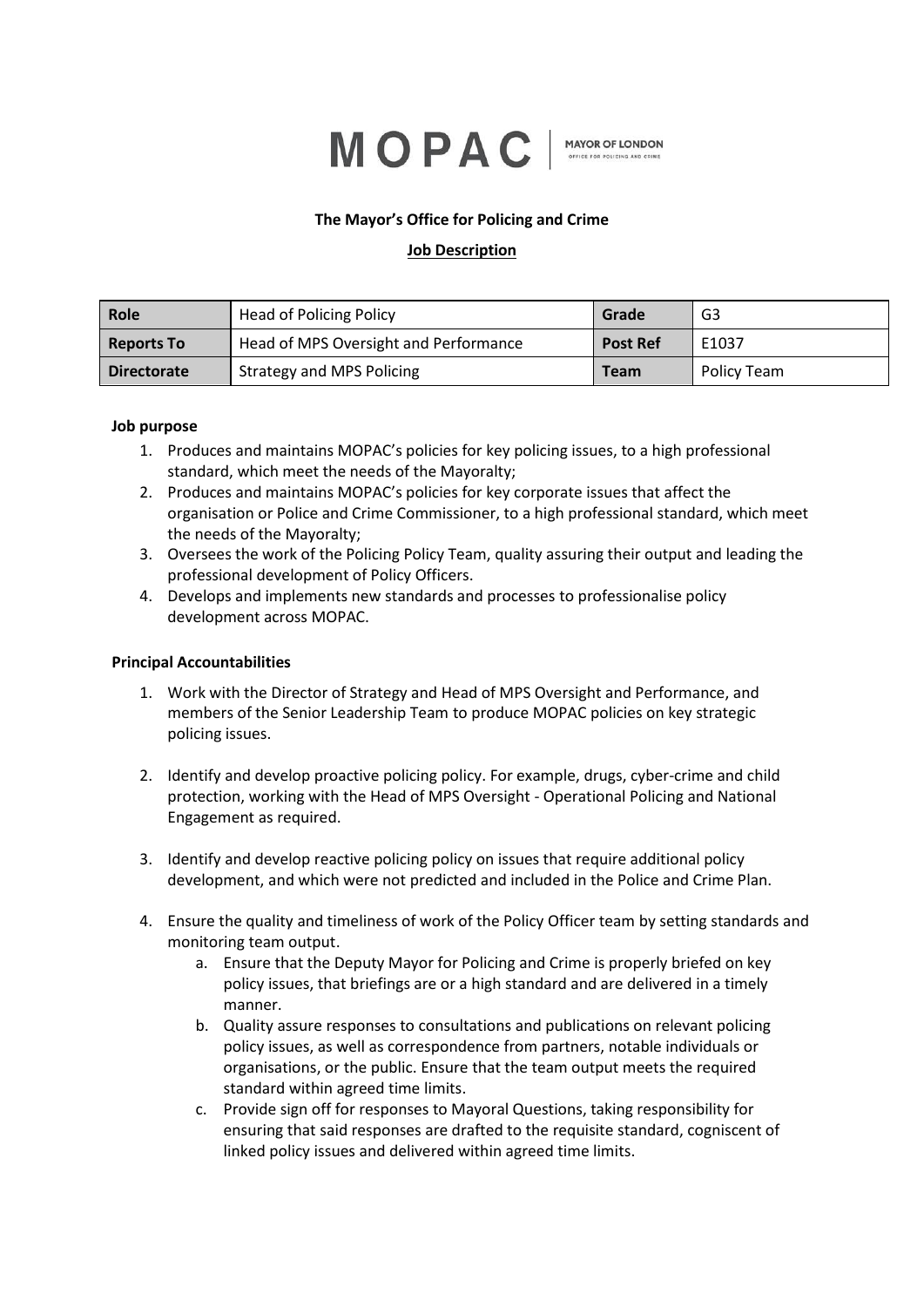- 5. Identify and develop corporate policy as required. Respond to national Government and APCC consultations, and lobbying on matters that affect Police and Crime Commissioners.
- 6. Work with the Head of Strategy Development and Communications to provide policy advice and capacity support for the production of key MOPAC Strategies or Action Plan documents, including deciding on the tasking of Policy Development Officers to assist.
- 7. Effective management of performance and capacity with direct reports, confidently resolving people issues and supporting team members in their professional development and designing individual, team and corporate development.

#### **General Responsibilities**

- Manage staff and resources allocated to the job in accordance with MOPAC's Code of Conduct, including their responsibilities around preventing fraud, bribery and corruption.
- Realise the benefits of London's diversity by promoting and enabling equality of opportunities and promoting the diverse needs and aspirations of London's communities.
- To be responsible for your own health and safety and that of your colleagues and all others in the workplace, in accordance with MOPAC Health and Safety policies.
- To work in accordance with data protection policies and adhere to Freedom of Information policies where appropriate.
- Realise the benefits of a flexible approach to work in undertaking the duties and responsibilities of this job, and participating in multi-disciplinary, cross-department and crossorganisational groups and project teams.
- To undertake such other duties as may be reasonably expected.

#### **Key relationships**

| Accountable to:     | Head of MPS Oversight and Performance                                                                                                                                                                                                                                                              |
|---------------------|----------------------------------------------------------------------------------------------------------------------------------------------------------------------------------------------------------------------------------------------------------------------------------------------------|
| Accountable for:    | Grade 4 Governance, Risk and PMO Manager, 5 x G6<br><b>Policy Officers</b>                                                                                                                                                                                                                         |
| Principal contacts: | DMPC, MOPAC Board, Mayoral Director of Policy,<br>MOPAC SLT, Heads of Policing Oversight, MOPAC<br>Secretariat and Private Office, MOPAC Evidence &<br>Insight Team, Greater London Authority officials,<br>External: MPS Strategy and Governance team,<br>national and local Government officials |

#### **Person specification**

Technical requirements:

- 1. Extensive experience of developing and implementing policy in complex and controversial subject areas
- 2. Proven track record of an ability to explain complex operational and legal matters in simple terms and provide innovative solutions to problems.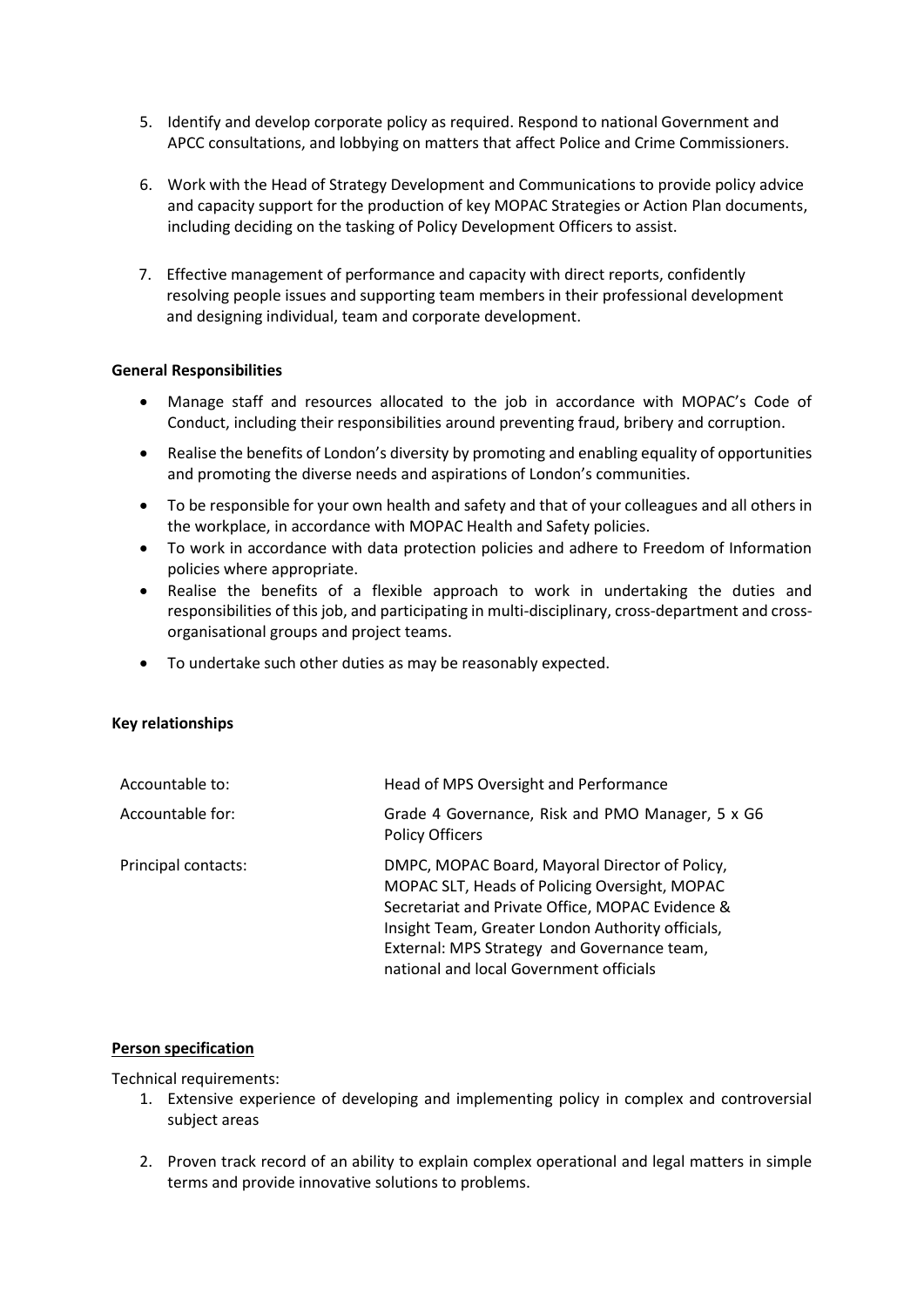- 3. Significant experience of working with politicians to develop and agree policy
- 4. A strong understanding of policing, the criminal justice system and local government would be desirable.
- 5. Ability to work in a pressured environment and deliver MOPAC priorities at pace.
- 6. Significant experience of managing high performing teams to deliver outcomes and maintain service delivery.
- 7. Ability to work across teams and directorates to deliver MOPAC priorities, building rapport and motivating others to succeed.

## **Behavioural competencies**

## **Delivering Outcomes**

## *Delivers quality outcomes to meet strategic objectives*

Works in partnership to support the delivery of local and corporate objectives. Drives local performance, vision and strategy, managing streams of activity and aligning to corporate objectives where relevant. Ensures a high quality service, balancing the needs of customers and stakeholders. Adapts and responds to shifting priorities. Deals with complex challenges, engaging with root causes and managing solutions. Reviews working practices and enables change to improve existing practices.

#### *Manages risk through informed and reliable judgement*

Implements plans and considers contingencies. Evaluates complex information to make proportionate and justifiable decisions and manage risk where appropriate. Sustains clear and robust governance over area of responsibility. Provides guidance to others, seeking it where appropriate. Promotes continuous improvement proactively by identifying, sharing and applying lessons learnt.

#### **Organisational Influence**

#### *Provides strong leadership*

Provides clear direction through visible, approachable leadership and leading by example. Values and motivates staff, dealing with their concerns in a consultative way. Manages and develops a positive working culture and equality practices within area of responsibility. Actively demonstrates the promotion of equality and valuing of diversity and helps others to do so. Develops from own experience and supports the development of others. Takes account of how own behaviour affects others.

Ensures professional standards are upheld and clearly communicates support for corporate vision. Manages performance and staff issues appropriately and fairly. Shows personal resilience and ownership of decisions. Upholds policy, legislation and regulations, influencing policy where practicable, and acts with integrity, challenging those who do not.

#### *Develops effective strategic relationships*

Establishes effective and inclusive communication processes where relevant. Influences and communicates effectively through a sound understanding of relevant stakeholder environments.